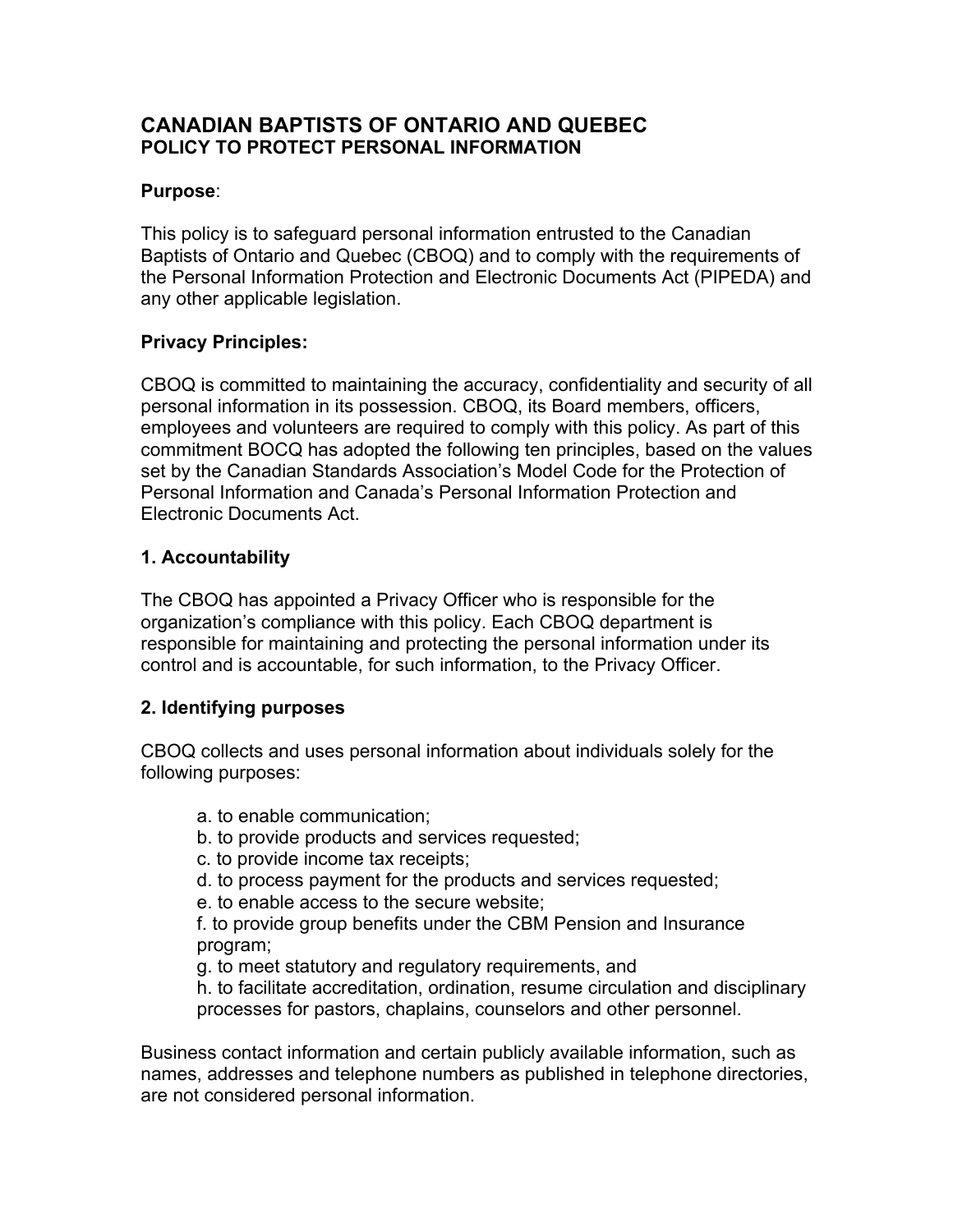The only circumstance under which personal information may be disclosed to third parties is for the fulfillment of any purposes identified above, or as required by law. Where personal information is disclosed to third parties for the fulfillment of any purposes identified above, CBOQ will make all reasonable efforts to ensure that the third party has appropriate security procedures in place for the protection of the personal information being transferred.

#### **3. Consent**

Unless we hear otherwise, use of CBOQ products and services, and/or enrolment as a volunteer, pastor, benefit program member or Convention Link, constitutes consent for CBOQ to collect, use and disclose personal information for the purposes stated in this policy.

An individual may refuse or withdraw consent at any time, subject to legal and contractual restrictions and reasonable notice. The choice to provide us with personal information is always the individual's. Decisions to withhold particular information may impact one's ability to meet specific requirements for the provision of certain services.

An individual may refuse or withdraw consent by contacting the Privacy Officer at 416-620-2940. The Privacy Officer will explain the options and any consequences of refusing or withdrawing consent, and will record the individual's choice.

#### **4. Limiting collection**

The personal information CBOQ collects shall be limited only to that which is necessary for the purposes identified.

#### **5. Limiting use, disclosure and retention**

The personal information CBOQ collects will only be used or disclosed for the purposes for which it was collected, unless an individual has consented or when it is required or permitted by law. Personal information will be retained only as long as is necessary for the fulfillment of the purposes for which it was collected, or as required by law.

#### **6. Accuracy**

CBOQ will make all reasonable efforts to ensure that personal information is as accurate, complete, and current as required for the purposes for which it was collected. If an individual finds any inaccuracies in our information, they should inform us and we will make the appropriate corrections promptly. In some cases, CBOQ relies on the individual to ensure that certain information, such as mailing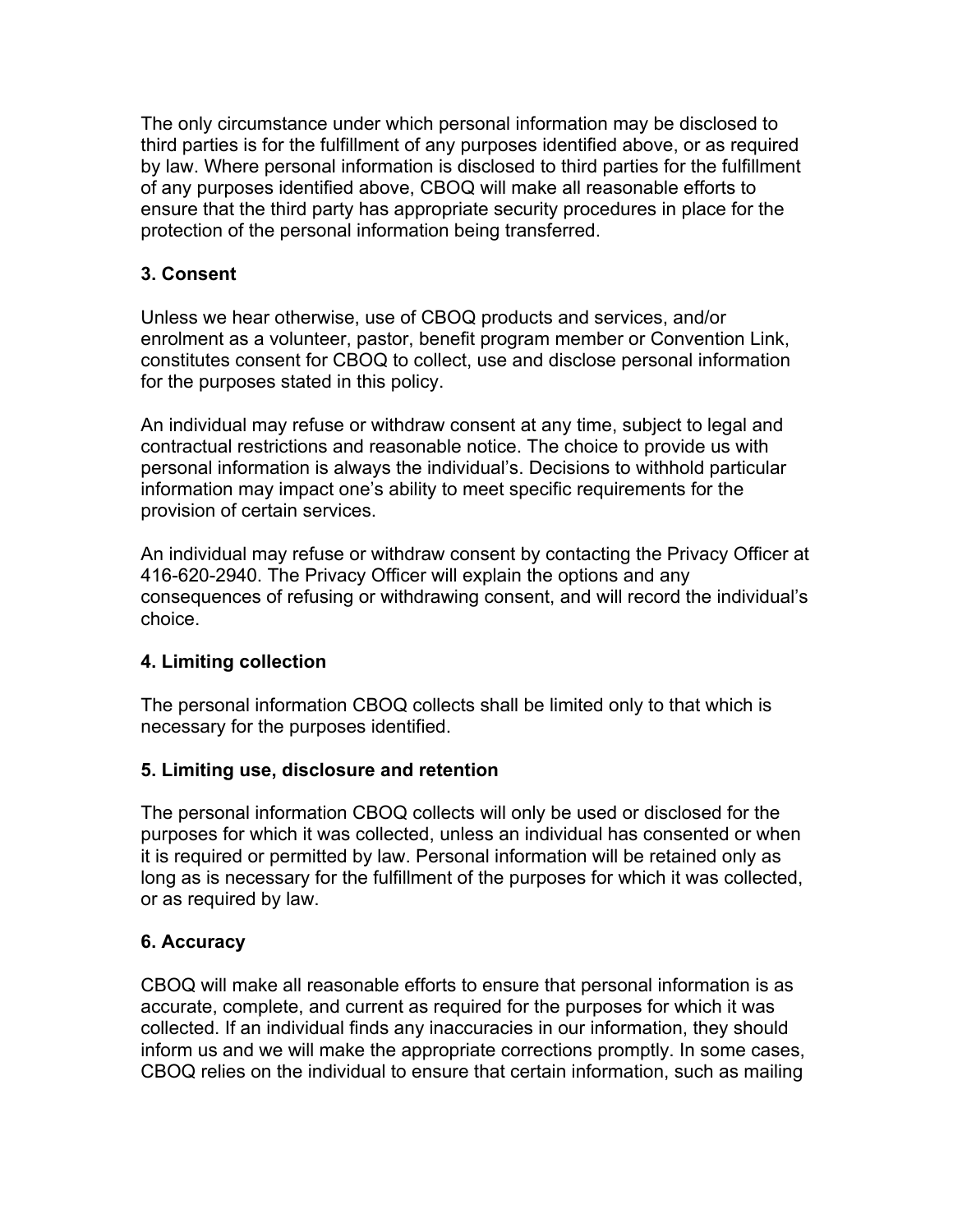address, email address and telephone number, is current, complete and accurate.

## **7. Safeguards**

CBOQ uses appropriate security safeguards to protect personal information from risks such as loss, misuse, unauthorized access, disclosure, or alteration. Safeguards include physical, administrative, and electronic security measures.

All employees of CBOQ are required to abide by the privacy standards we have established. They are also required to work within the principles of ethical behaviour as set out in staff guidelines and must follow applicable laws and regulations. In the course of daily operations, access to personal information is restricted to those employees whose job responsibilities require them to access it.

# **8. Openness**

CBOQ will provide information to individuals about our policies and procedures relating to the overall management of personal information that is under our control or with regard to specific personal information about which an individual may have a concern. Contacting the Privacy Officer at 416-620-2940 can access this information.

#### **9. Access**

An individual has the right to access their personal information under the control of CBOQ. Upon request in writing to the Privacy Officer at the address listed below, the individual will be informed of the existence, use, and disclosure of their personal information and will be given access to the information. In certain exceptional situations, CBOQ may not be able to provide access to certain personal information that it holds about an individual. For example, CBOQ may not provide access to personal information if doing so would reveal personal information about a third party. If access cannot be provided, CBOQ will notify the individual, in writing, of the reasons for refusal.

#### **10. Handling enquiries and complaints**

Any questions or enquiries concerning compliance with our privacy policies and procedures may be addressed to the Privacy Officer by telephone at 416-622- 8600, by email at mqueh@baptist.ca or by regular mail at:

Canadian Baptists of Ontario and Quebec 100 - 304 The East Mall Etobicoke, ON M9B 6E2 Attn: Miranda Queh, Privacy Officer